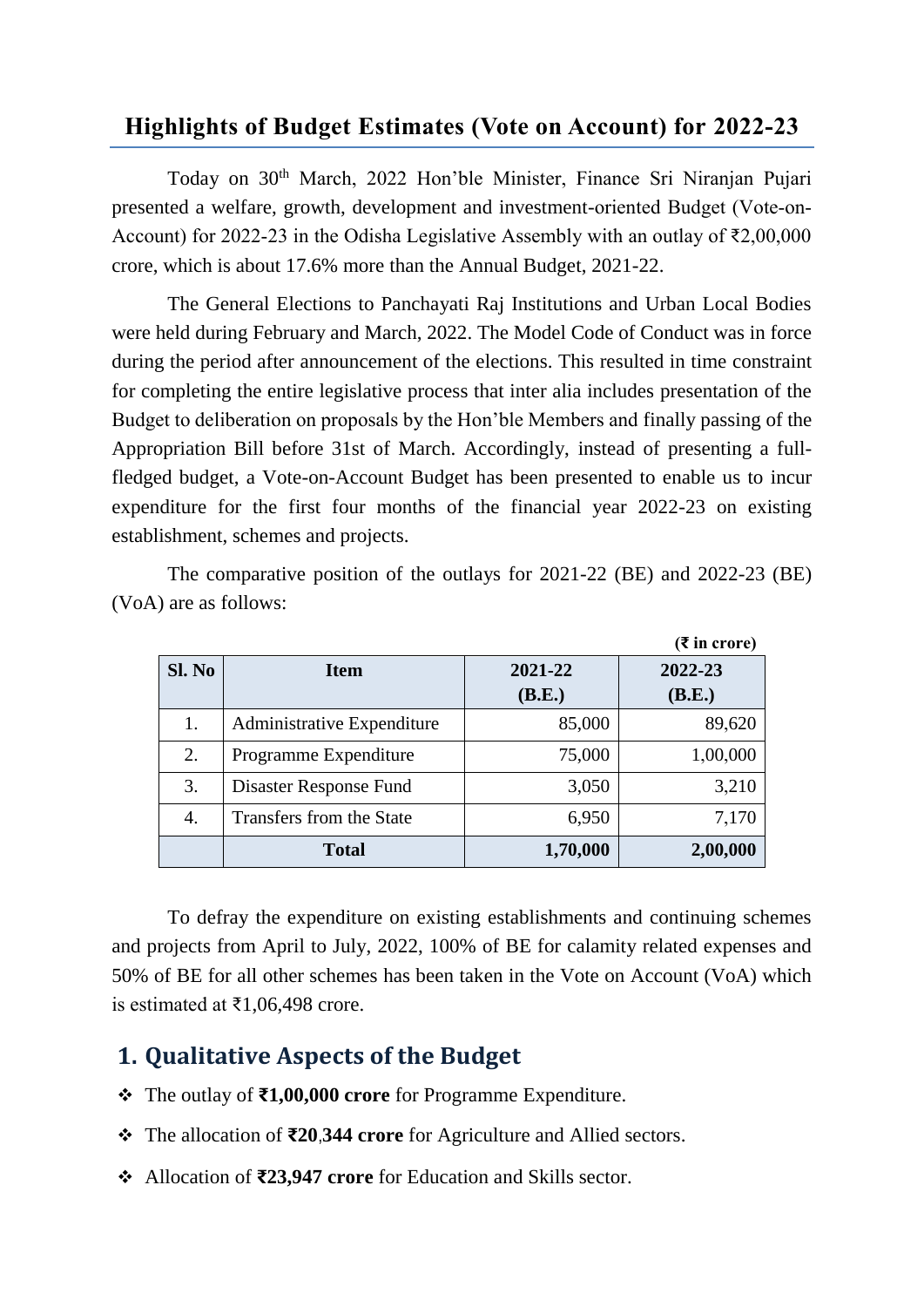- Allocation of **₹12,241 crore** for Health sector.
- Investment of about **Rs.8,255 crore** for Piped Water Supply Projects under BASUDHA and Jal Jeevan Mission.
- Allocation of **Rs.33,203 crore** for development of SCs and STs for identified Schemes in the Programme budget.
- Tax GSDP Ratio for 2022-23 (BE) would be 6.4%.
- Our dependence on Central transfers has reduced with State's own revenue contributing about 58% to the total revenue pool.
- **Revenue Surplus** projected at **2.7% of GSDP**.
- **Fiscal Deficit** kept within the prescribed limit of **3% of GSDP**.
- The capital outlay in 2022-23 is **₹40,011 crore**, which is about **5.6 per cent** of GSDP.

| D.<br>No.      | <b>Department</b>                                                        | <b>Administrative</b><br><b>Expenditure</b> | Programme<br><b>Expenditure</b> | <b>Transfer</b><br>from State | <b>Disaster</b><br><b>Response</b><br>Fund | <b>Grand Total</b> |
|----------------|--------------------------------------------------------------------------|---------------------------------------------|---------------------------------|-------------------------------|--------------------------------------------|--------------------|
| 1              | Home Department                                                          | 5411.58                                     | 965.46                          |                               |                                            | 6377.04            |
| $\overline{2}$ | General Administration and<br><b>Public Grievance Department</b><br>(GA) | 316.28                                      | 206.32                          |                               |                                            | 522.61             |
| 3              | <b>Revenue And Disaster</b><br><b>Management Department</b>              | 1131.97                                     | 367.87                          |                               |                                            | 1499.84            |
| $\overline{4}$ | Law Department                                                           | 525.26                                      | 34.92                           |                               |                                            | 560.19             |
| 5              | <b>Finance Department</b>                                                | 54193.67                                    | 4740.00                         |                               |                                            | 58933.67           |
| 6              | <b>Commerce Department</b>                                               | 86.98                                       | 86.61                           |                               |                                            | 173.59             |
| 7              | <b>Works Department</b>                                                  | 1900.71                                     | 6433.26                         |                               |                                            | 8333.97            |
| 8              | <b>Odisha Legislative Assembly</b>                                       | 165.05                                      | 0.00                            |                               |                                            | 165.05             |
| 9              | Food Supplies and Consumer<br><b>Welfare Department</b>                  | 85.43                                       | 1119.45                         |                               |                                            | 1204.88            |
| 10             | School and Mass Education<br>Department                                  | 12478.05                                    | 7852.71                         |                               |                                            | 20330.76           |
| 11             | SR & SC Development, &<br>M&BCW Department                               | 991.47                                      | 3058.21                         |                               |                                            | 4049.69            |
| 12             | Health and Family Welfare<br>Department                                  | 3268.09                                     | 8238.11                         |                               |                                            | 11506.20           |
| 13             | Housing and Urban<br><b>Development Department</b>                       | 659.58                                      | 3379.39                         |                               | 2,459.50                                   | 6498.47            |
| 14             | Labour & Employees' State<br><b>Insurance Department</b>                 | 116.98                                      | 66.10                           |                               |                                            | 183.08             |
| 15             | Sports & Youth Services<br>Department                                    | 57.99                                       | 544.00                          |                               |                                            | 601.99             |
| 16             | Planning and Convergence<br>Department                                   | 51.23                                       | 6405.41                         |                               |                                            | 6456.64            |
| 17             | Panchayati Raj and Drinking<br><b>Water Department</b>                   | 462.14                                      | 16073.79                        |                               | 4,710.50                                   | 21246.42           |

### **Department-wise allocation**

**(₹ in crore)**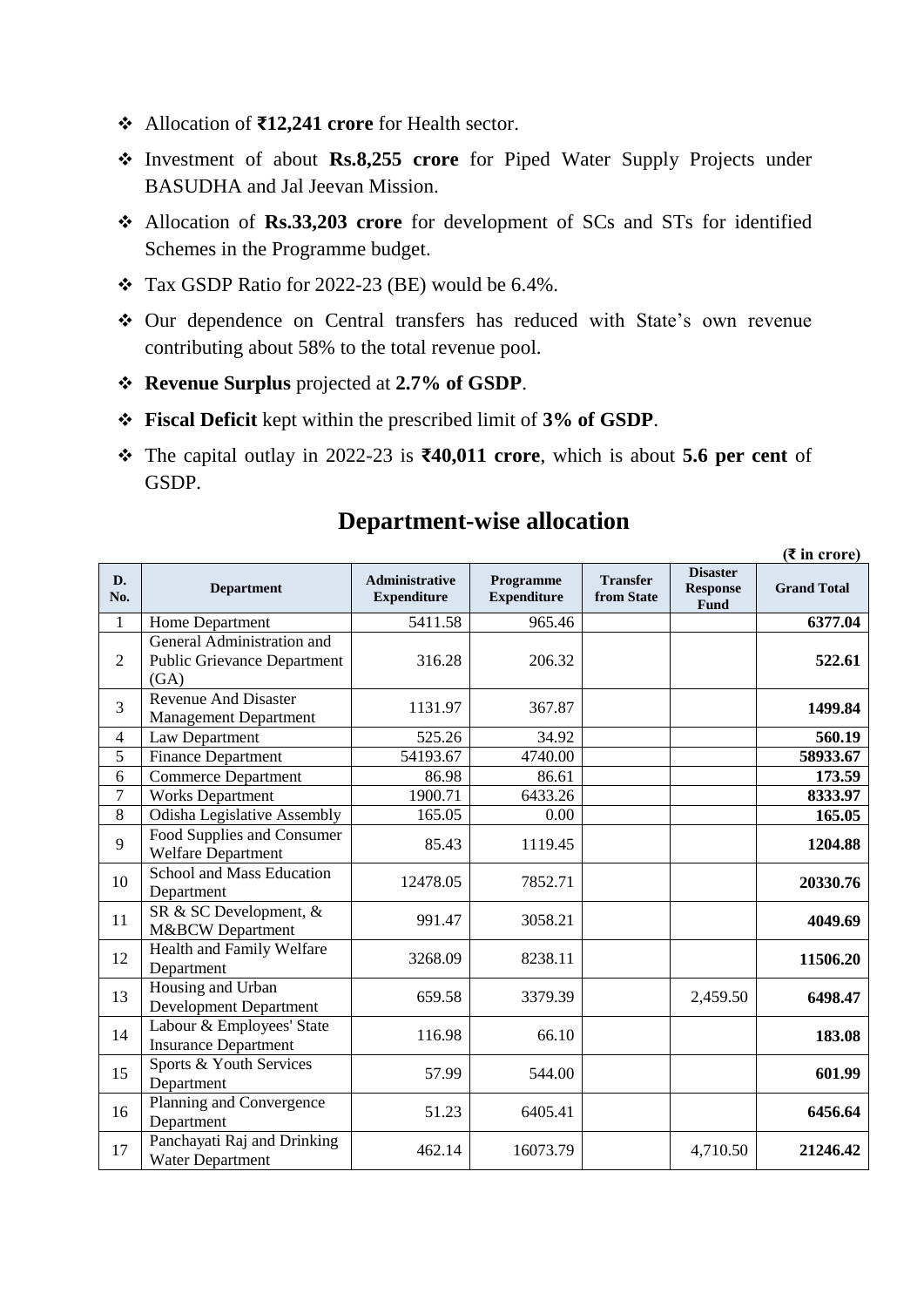|           |                                                                              |                                      |                                 |                               |                                            | $(3 \infty)$ in crore) |
|-----------|------------------------------------------------------------------------------|--------------------------------------|---------------------------------|-------------------------------|--------------------------------------------|------------------------|
| D.<br>No. | <b>Department</b>                                                            | Administrative<br><b>Expenditure</b> | Programme<br><b>Expenditure</b> | <b>Transfer</b><br>from State | <b>Disaster</b><br><b>Response</b><br>Fund | <b>Grand Total</b>     |
| 18        | Public Grievance & Pension<br><b>Administration Department</b>               | 2.21                                 | 0.00                            |                               |                                            | 2.21                   |
| 19        | <b>Industries Department</b>                                                 | 6.40                                 | 640.00                          |                               |                                            | 646.40                 |
| 20        | <b>Water Resources Department</b>                                            | 1521.94                              | 8523.02                         |                               |                                            | 10044.96               |
| 21        | <b>Transport Department</b>                                                  | 101.72                               | 907.64                          |                               |                                            | 1009.36                |
| 22        | Forest, Environment and<br><b>Climate Change Department</b>                  | 552.50                               | 535.56                          |                               |                                            | 1088.06                |
| 23        | Department of Agriculture<br>and Farmers' Empowerment                        | 993.21                               | 5282.91                         |                               |                                            | 6276.12                |
| 24        | Steel & Mines Department                                                     | 66.65                                | 96.20                           |                               |                                            | 162.85                 |
| 25        | Information & Public<br><b>Relations Department</b>                          | 63.14                                | 56.85                           |                               |                                            | 119.99                 |
| 26        | <b>Excise Department</b>                                                     | 116.19                               | 40.00                           |                               |                                            | 156.19                 |
| 27        | Science & Technology<br>Department                                           | 10.25                                | 176.39                          |                               |                                            | 186.64                 |
| 28        | <b>Rural Development</b><br>Department                                       | 1476.45                              | 5082.68                         |                               |                                            | 6559.13                |
| 29        | <b>Parliamentary Affairs</b><br>Department                                   | 70.65                                | 13.24                           |                               |                                            | 83.89                  |
| 30        | <b>Energy Department</b>                                                     | 40.54                                | 3438.90                         |                               |                                            | 3479.44                |
| 31        | Handlooms, Textiles &<br><b>Handicrafts Department</b>                       | 70.21                                | 132.93                          |                               |                                            | 203.15                 |
| 32        | <b>Tourism Department</b>                                                    | 16.06                                | 578.59                          |                               |                                            | 594.64                 |
| 33        | Fisheries & ARD<br>Department                                                | 479.12                               | 1178.42                         |                               |                                            | 1657.54                |
| 34        | <b>Co-Operation Department</b>                                               | 140.12                               | 1700.00                         |                               |                                            | 1840.12                |
| 35        | <b>Public Enterprises</b><br>Department                                      | 4.85                                 | 5.50                            |                               |                                            | 10.35                  |
| 36        | Department of Women &<br>Child Development                                   | 27.72                                | 3538.90                         |                               |                                            | 3566.62                |
| 37        | Electronics & Information<br><b>Technology Department</b>                    | 6.43                                 | 293.43                          |                               |                                            | 299.86                 |
| 38        | <b>Higher Education</b><br>Department                                        | 1277.20                              | 1529.93                         |                               |                                            | 2807.14                |
| 39        | Skill Development &<br><b>Technical Education</b><br>Department              | 451.95                               | 356.95                          |                               |                                            | 808.90                 |
| 40        | Micro, Small & Medium<br><b>Enterprises Department</b>                       | 74.26                                | 548.40                          |                               |                                            | 622.66                 |
| 41        | Department of Social<br>Security & Empowerment of<br>Persons with Disability | 84.48                                | 3621.12                         |                               |                                            | 3705.61                |
| 42        | Disaster Management                                                          | 28.41                                | 20.96                           | 3,210.00                      |                                            | 3259.37                |
| 43        | Odia Language, Literature<br>and Culture Department                          | 32.88                                | 131.85                          |                               |                                            | 164.73                 |
| 44        | Mission Shakti                                                               | 2.00                                 | 1998.00                         |                               |                                            | 2000.00                |
|           | <b>Grand Total</b>                                                           | 89,620.00                            | 1,00,000.00                     | 3,210.00                      | 7,170.00                                   | 200000.00              |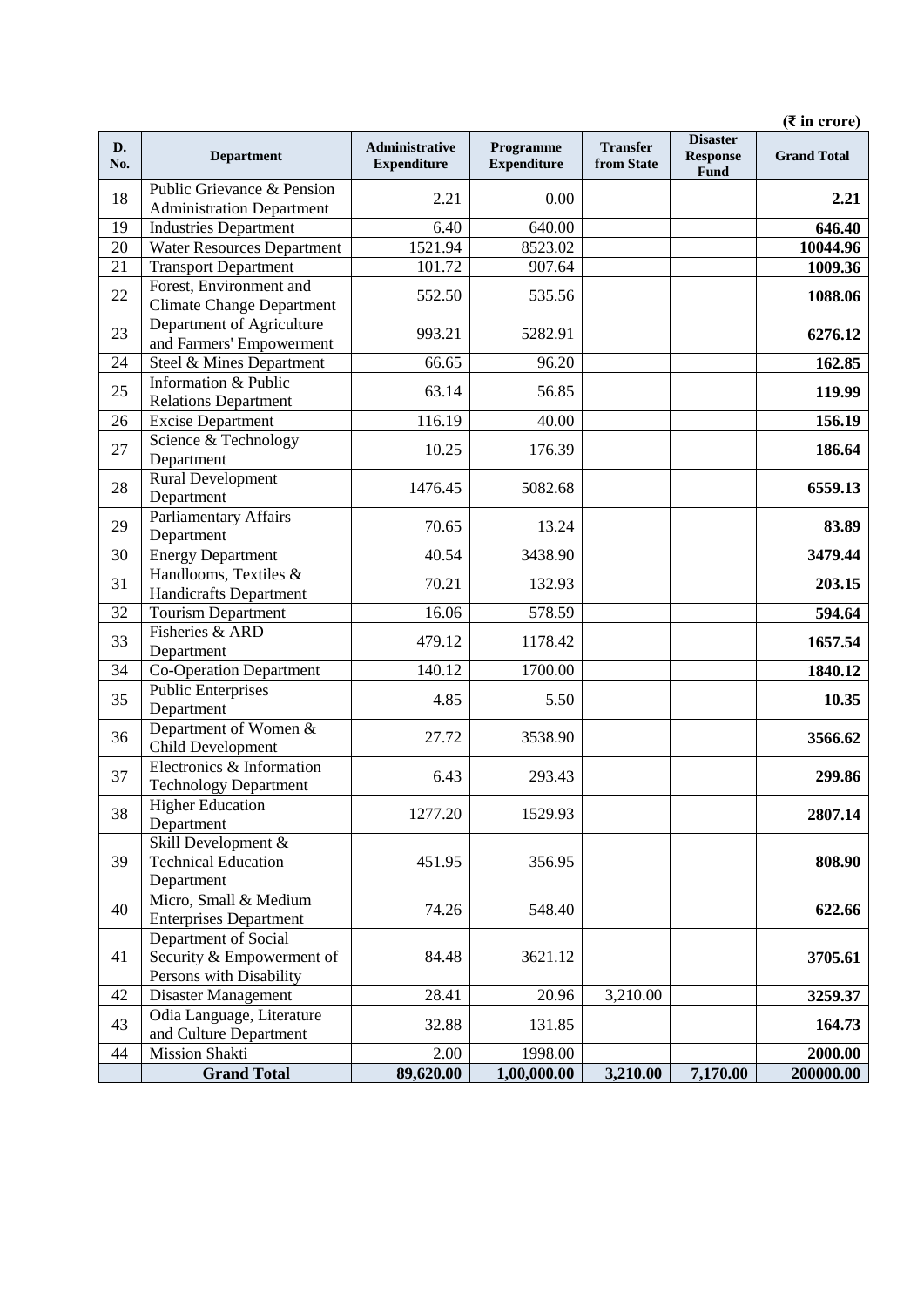### **2. Sectoral Highlights**

#### **A. Accessible Quality Healthcare for All**

- A total sum of **₹12,241 crore** is allocated for public health care, which is 6.1 percent of the total size of the Budget during 2022-23.
- **₹1,864 crore** is provided under the scheme **Biju Swasthya Kalyan Yojana** for free Medical facilities to over 96 lakh economically vulnerable families in the State
- Provision of **₹2,335 crore** has been made under **Mukhyamantri Swasthya Seva Mission** for building health infrastructure and services.
- **₹2,156 crore** has been provided for National Health Mission
- **₹312 crore** has been provided for Human Resource in Health and Medical **Education**

### **B. Drinking Water & Provision of Urban Amenities**

- There is provision of **₹2,255 crore** for rural and urban water supply under the scheme **BASUDHA**
- **₹6,000 crore** under **Jal Jeevan Mission** under the State Saturation Plan to fulfil the target universal coverage of tap-water connections
- Outlay of **₹138 crore** under **Urban Sewerage Scheme**, **₹334 crore** under **Odisha Integrated Sanitation Improvement Project**, and **₹251 crore** under **Urban Sanitation Scheme**
- **₹415 crore** for **Improvement of Urban Governance**, **₹214 crore** for town planning under **New City Development,** and **₹100 crore** under **Jaaga Mission (Revolving Fund)**
- **₹462 crore** under **PM Awas Yojana**, **₹250 crore** under **Swacchh Bharat Abhiyan**, **₹200 crore** under **Smart City** and **₹200 crore** under **Atal Mission for Rejuvenation and Urban Transformation (AMRUT)**.

### **C. Agriculture & Allied Sector Activities**

- **₹20,344 crore** of sectoral outlay for different schemes to boost productivity, farmers' income and welfare during 2022-23
- **₹1,874 crore** of direct benefit transfers under **KALIA Scheme**
- **₹300 crore** of **interest free loan** for fertiliser and seed,
- **₹688 crore** under **Crop Production Management**,
- **₹157 crore** under **Horticulture Development Programme**
- **₹161 crore** of **Grants to OUAT** for research and education
- **₹273 crore** for **Livestock Health & Disease Control Programme (LHDC)**
- **₹182 crore** for **Intensive Aquaculture & Inland Fisheries Development**
- **₹87 crore** for **poultry development** and **₹31 crore** for **dairy development**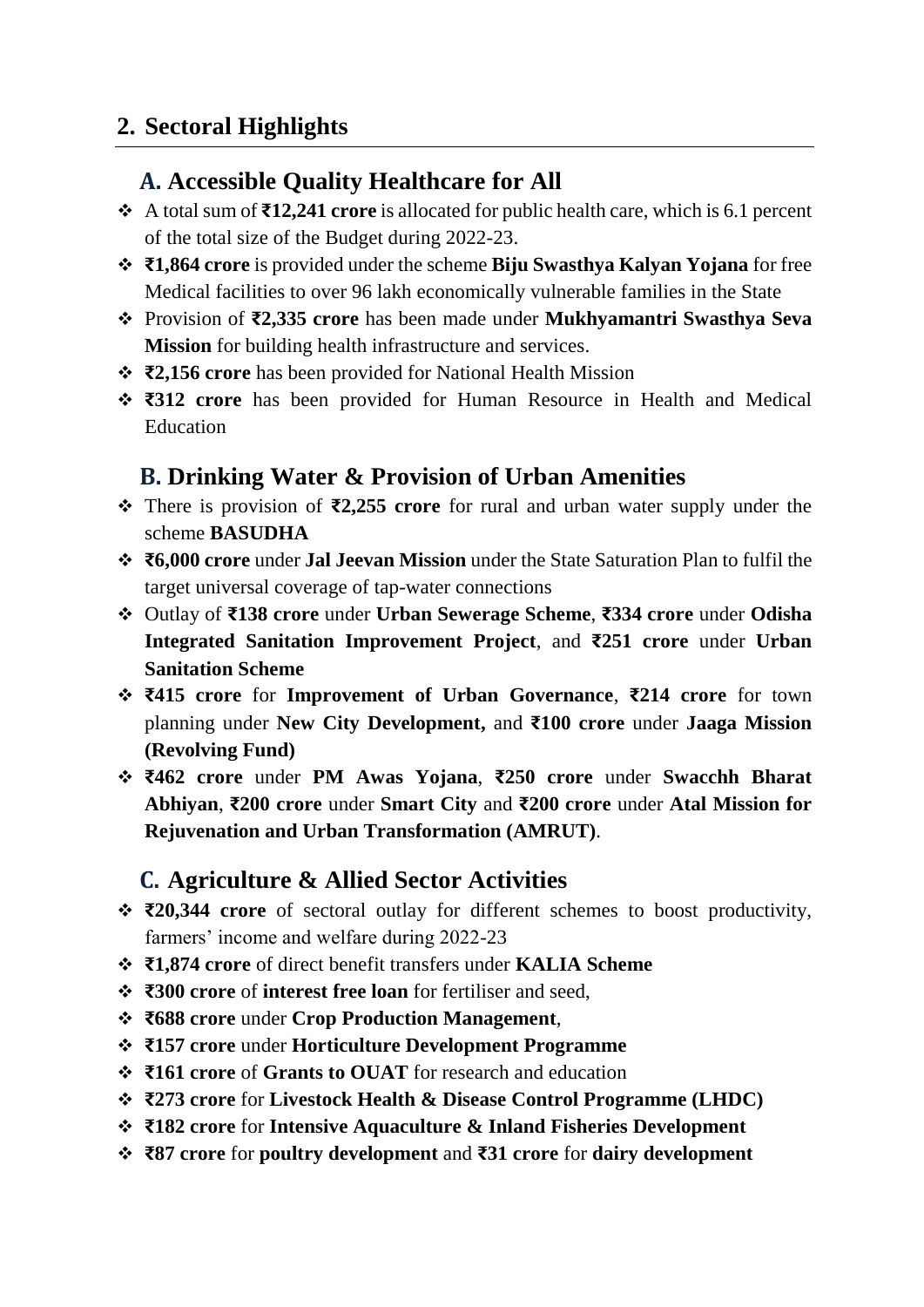**₹907 crore** of **Interest Subvention to Farmers**, **₹600 crore** of Premium Subsidy under **PM Fasal Bima Yojana** and **₹150 crore** of **Equity Support to Cooperative Banks**

## **D.Irrigation**

- **₹8,523 crore** of total outlays for different schemes under Irrigation sector.
- An outlay of **₹2,493 crore** has been provided in 2022-23 for incomplete AIBP Projects implemented through **Pradhan Mantri Krishi Sinchayee Yojana (PMKSY)**
- **₹1,044 crore** has been proposed for construction of **In-stream Storage Structures (ISS)** in all major rivers of the State
- **₹1,022 crore** has been proposed under state funded **Water Sector Infrastructure Development Programme (WSIDP)** for on-going and new projects
- An outlay of **₹968 crore** has been proposed for flood control and drainage work
- A sum of **₹485 crore** has been allocated for **Parbati Giri Mega Lift Irrigation Scheme**
- An outlay of **₹234 crore** has been provided under RIDF for **Jalanidhi scheme** to create additional irrigation potential
- **₹422 crore** is provided under **Biju Krushak Vikas Yojana** for installation of community lift irrigation points
- **₹195 crore** has been allocated for revival of **defunct lift irrigation points**
- **₹440 crore** is being proposed under Canal Lining and System Rehabilitation Programme **(CLSRP**)
- **₹50 crore** has been proposed under **Nabakrushna Choudhury Secha Unayana Yojana**

# **E. Housing**

- Provision of **₹5,906 crore** for construction of pucca houses through convergence of **PMAY-Gramin** and **Biju Pucca Ghar Schemes**
- Provision of **₹463 crore** has been made for the construction of dwelling units under **PMAY-Urban** and **Urban Housing Scheme**

## **F. Wage employment, livelihood, and basic services**

- **₹2,001 crore** has been proposed towards material component under **MGNREGA**
- \* Keeping in view the demand for wage employment, the corpus size of **MGNREGS Revolving Fund** has been enhanced from ₹500 crore to **₹1,000 crore** for timely payment of wages
- **₹91 crore** has been provided under **National Rural Livelihood Mission**
- A sum of **₹80 crore** has been proposed for **Shyama Prasad Mukherjee RURBAN Mission**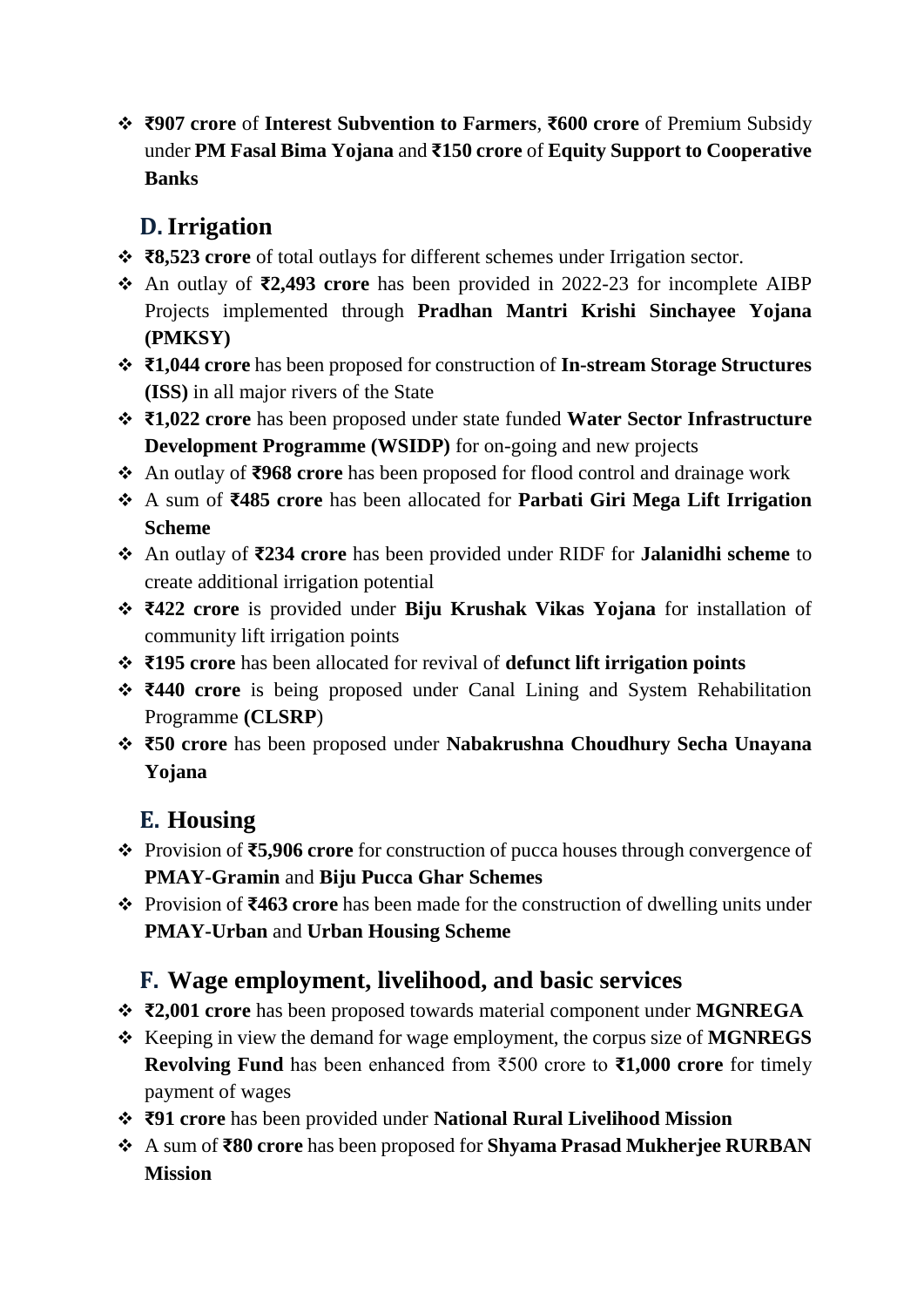- An outlay of **₹194 crore** is provided for wage employment in urban areas under **MUKTA**
- Transfer of about **₹7,170 crore** to the Panchayati Raj Institutions and Urban Local Bodies for the provision of basic services

### **G. Transforming Education and Skill Development**

- Total **₹26,492 crore** has been allocated for education and skill development sector
- **₹521 crore** under **Mo School Abhiyan**, **₹439 crore** for **Smart Class Rooms** in selected 100 schools of excellence, and **₹420 crore** for **Odisha Adarsha Vidyalaya**
- **₹1,109 crore** of **GIA to Non-Govt. High Schools** and **₹1,283 crore** of **GIA to Non-Govt. Colleges**
- **₹3,552 crore** under **Samagra Sikshya**
- **₹165 crore** for Infrastructure Development of Universities and Colleges
- **₹258 crore** for Strengthening of Higher Education in Odisha under the World Bank project, and **₹182 crore** under **Rashtriya Uchchatar Shiksha Abhiyan (RUSA)**.
- Provision of **₹100 crore** has been made under the Asian Development Bank assisted Odisha Skill Development Project to bring up a **World Skill Centre** in Bhubaneswar
- A sum of **₹204 crore** has been allocated for infrastructure development of Technological Universities and Engineering Colleges, Engineering Schools, Polytechnics

#### **H. Women & Child Development**

- Total **₹3,567 crore** has been allocated for undertaking various women and child centric policy and welfare measures
- Provision of **₹247 crore** is made under the Maternity Benefit Programme **"MAMATA"** scheme
- **₹1,113 crore** is also provided under **Supplementary Nutrition Programme (SNP)-POSHAN 2.0** and **₹1,284 crore** under "**Saksham Anganwadi and POSHAN - 2.0**" to improve the nutritional and health status of children below the age of 6 years
- **₹416 crore** is provided towards State Support for implementation of ICDS in the State
- **₹88 crore** is provided for the scheme '**SOPAN**' for augmenting nutritional outcomes
- A sum of **₹78 crore** is provided for supply of uniforms for children undergoing Pre-School education under the Scheme **Malatidevi Prak-Vidyalaya Paridhan Yojana**
- **₹43 crore** is provided under Biju Sishu Surakshya Yojana-**ASHIRBAD**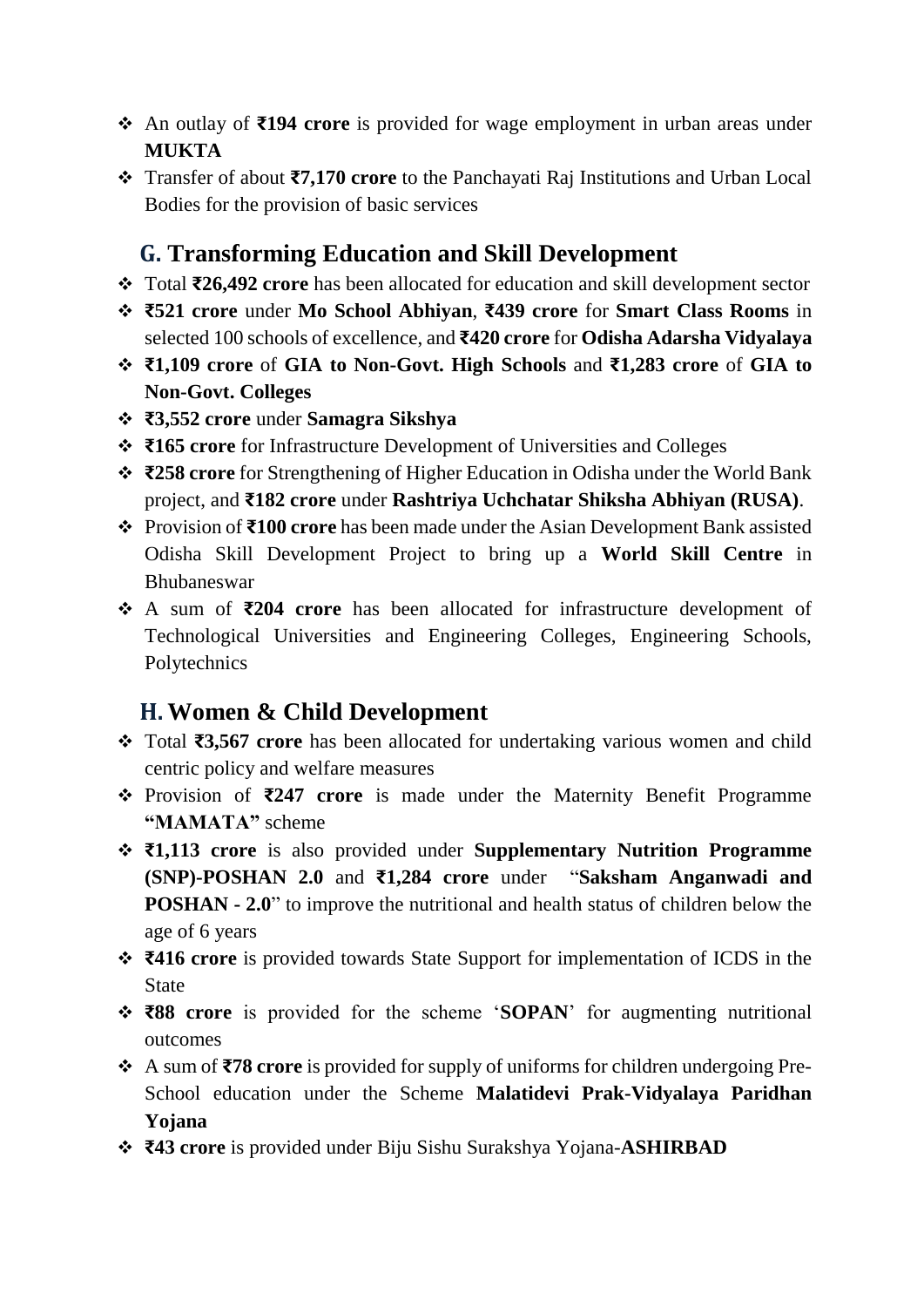## **I. Mission Shakti**

- Provision of **₹2,000 crore** under the overarching Mission Shakti programme during 2022-23
- **₹1,039 crore** under the **National Rural Livelihood Mission (NRLM)**
- **₹773 crore** of **Financial Assistance** to WSHGs & their Federations
- **₹176 crore** for **Construction of Mission Shakti Gruha**
- Engagement of women SHG and Federation Members as Business Correspondent Agents (BCAs) to ensure last mile delivery of banking services in unbanked and under-banked Gram Panchayats

### **J. Development of SCs, STs, OBCs & Minorities**

- Total **₹33,203 crore** allocated under Tribal Sub-Component and SC Sub-Component
- **₹343 crore** has been allocated towards social sector initiatives including **"ANWESHA"**
- **₹538 crore** for construction of hostels for ST girls and urban hostel complexes under the scheme **AKANKSHYA**
- For Minority Hostels **₹22 crore** is proposed under **Pradhan Mantri Jan Vikas Karyakram (PMJVK)**
- Provision of **₹950 crore** for **pre-matric and post-matric scholarships** for ST and SC students
- **₹269 crore** has been provisioned under **Pradhan Mantri Adarsh Gram Yojana (PMAGY)**
- **₹121 crore** is proposed under **SCA to TSS (Tribal Sub-Scheme)** to cover more beneficiaries during 2022-23

### **K. Social security measures**

- A sum of **₹3,621 crore** is allocated for social security measures
- Provision of **₹2,017 crore** is made under **Madhubabu Pension Yojana** and **₹1,330 crore** for **National Social Assistance Programme (NSAP)** for Old Age, Widow and Disability Pensions
- **₹104 crore** for Welfare of Persons with Disability (PwD) and **₹18 crore** under the National Programme for Persons with Disability
- Provision of **Rs.136 crore** for **welfare of distressed and destitute** including provision for **Old-Age Homes**

### **L. Food Security**

**₹1,023 crore** is provided for distribution of **rice @ ₹1/- per kg**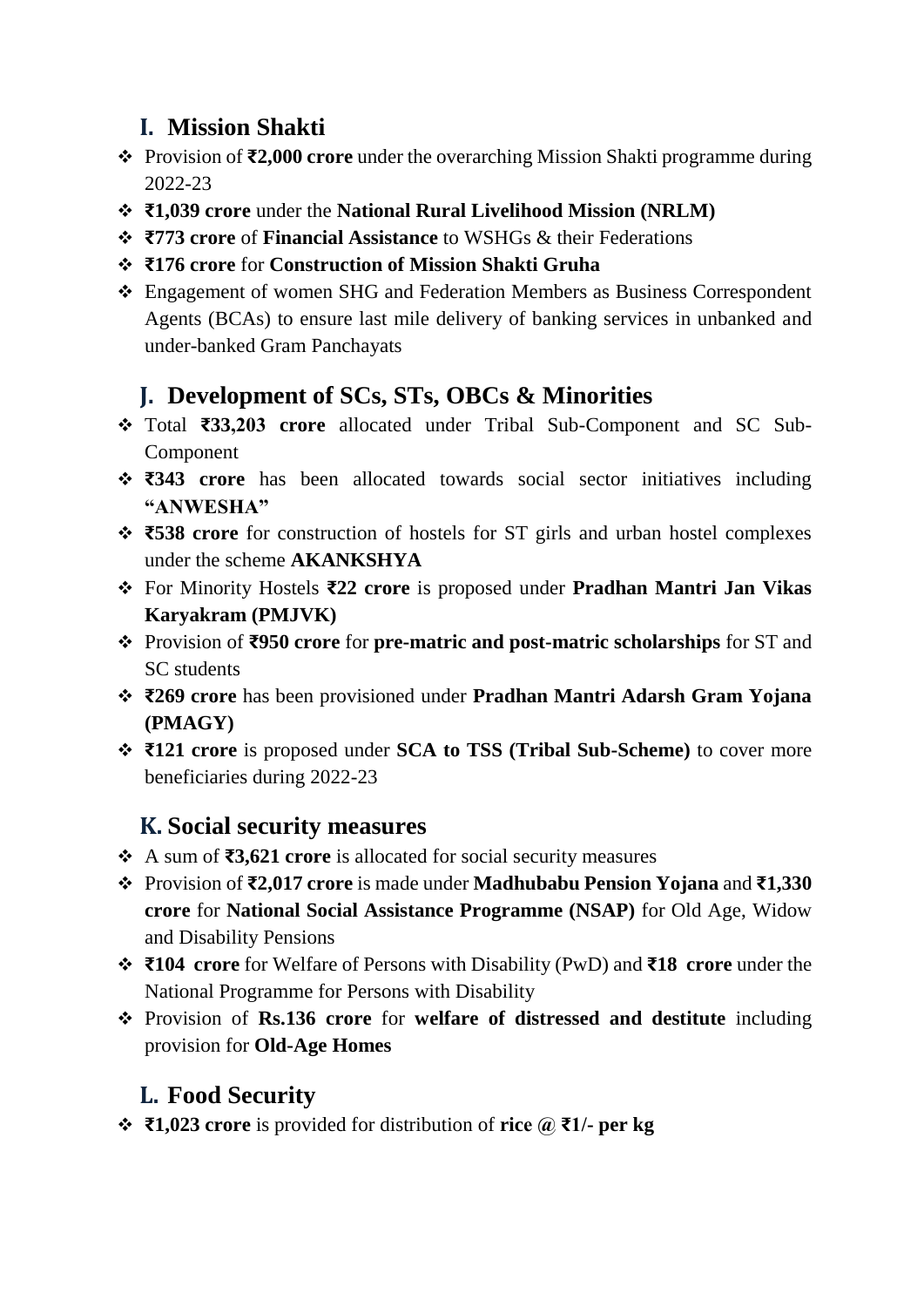Under the **State Food Security Scheme**, beneficiaries left-out under the National Food Security Act, 2013 (NFSA) are provided **5 Kg rice per month** per beneficiary at the rate of ₹1 per kg

## **M.Capital Outlay**

- Capital outlay of **₹40,011 crore** is 5.6% of GSDP
- Provision of **₹300 crore** is made under **Biju Expressway**
- **₹178 crore** is provided under State Capital Project
- **₹1,408 crore** is provided under **Augmentation of Basic Amenities and Development of Heritage and Architecture** (**ABADHA**) at Puri
- **₹200 crore** under **Ekamra Khetra Amenities and Monuments Revival Action Plan (EKAMRA)**
- **₹200 crore** under **Samaleswari Temple Area Management & Local Economic Initiative** (**SAMALEI**)
- **₹150 crore** for **Integrated Development of Heritage, Monuments & Tourist Destinations**
- **₹1,688 crore** under **Biju Setu Yojana (BSY)**
- **₹160 crore** under **Pradhan Mantri Sadak Yojana (PMGSY)**
- **₹674 crore** under **Mukhya Mantri Sadak Yojana (MMSY)**,
- **₹150 crore** for **Connecting Unconnected Villages in Difficult Areas (CUVDA)**
- **₹150 crore** for **Connection of Missing Road Links (CMRL)**
- **₹340 crore** under **Transferred Road Improvement Programme (TRIP)**

### **N. Industries, MSME, Skill Development & Start Ups**

 Total allocation of **₹1,635 crore** is proposed for the sector for setting up world class infrastructure and incentivise the industries, MSME and Start-ups, which is about 37 per cent increase over previous year's allocation

## **O. Public Administration and Law & Order**

- Provision of **₹8,960 crore** during 2022-23 for delivery of justice, maintenance of internal security, prevention, and control of crimes, fire disaster, and control management, etc.
- **₹335 crore** is provided towards the construction of **Residential and Nonresidential buildings** of police, fire, and prison organization
- **₹50 crore** is proposed for the development of Infrastructure facilities for the **Judiciary**
- **₹81 crore** is provided for launching of **Emergency Response Support System (ERSS) Dial-112**, a nationwide distress call for all types of emergency services
- **₹30 crore** has been proposed for the **Crime and Criminal Tracking Network & Systems (CCTNS)** project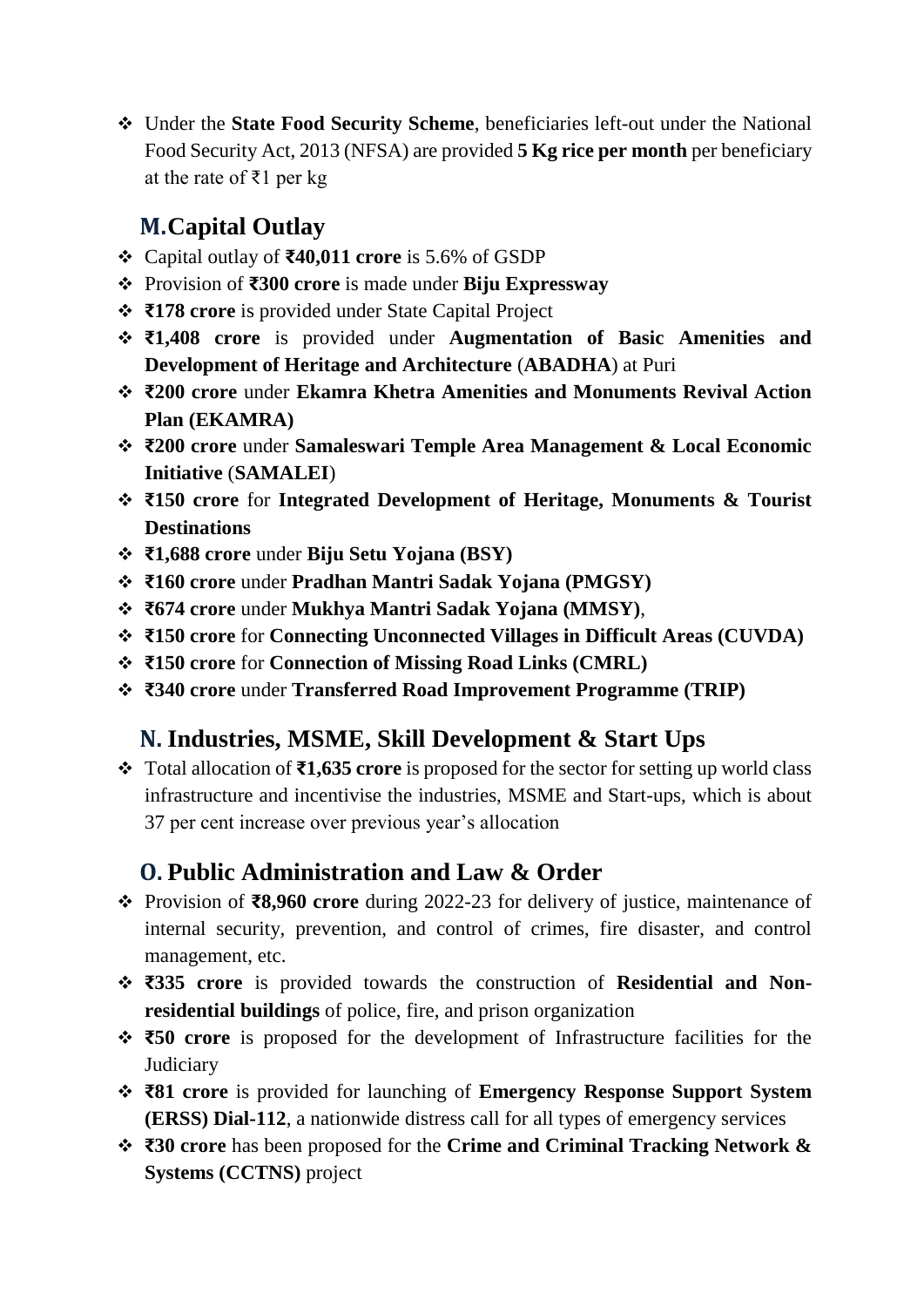Under revenue administration, **₹368 crore** is proposed for Buildings, Strengthening of IT Infrastructure, Protection of Government Land, and Prevention of Theft of Minor Minerals.

### **P. Forest, Environment & Climate Change**

- Allocation of **₹2,193 crore** for the forestry sector includes **₹1,105 crore** from the **CAMPA fund**, **₹132 crore** for implementation of a JICA assisted **Odisha Forestry Sector Development Project Phase-II**
- **₹15 crore** is proposed for **Ama Jungle Yojana** for bringing more and more forest area under Joint Forest Management
- There is provision of **₹52 crore** under **Green Climate Fund (GCF)**, **₹42 crore** under **National Mission for a Green India**, **₹40 crore** for fire prevention and **₹35 crore** for the Tiger Reserve.

# **Q. Tourism**

- There is outlay of **₹595 crore** on Odisha Tourism during 2022-23
- **₹375 crore** will be used for the **Development & Management of Tourist Infrastructure** and **₹155 crore** for **Publicity of Tourism**
- Provision of **₹39 crore** under **Piligrimage Rejuvenation and Spiritual Augmentation Drive (PRASAD)**

## **R. Sports & Youth Services**

- Allocation of **₹602 crore** for the sports sector in 2022-23
- An amount of **₹411 crore** is provided for the **Development & Management of other Sports Infrastructure**
- **₹115 crore** is provided for Promotion of Sports Education
- **₹11 crore** for **State's support to Khelo India**

## **S. Planning & Convergence**

- **₹441 crore** is provided for **MLALAD Fund** to accelerate the pace of development and to ensure creation of further value-added assets in each constituency
- **₹150 crore** is provided under the **Special Problem Fund (SPF) Scheme** for taking up projects of special nature in the State
- To further the development process in western Odisha, **₹180 crore** is provided for WODC.
- An outlay of **₹250 crore** is proposed under **Biju KBK Plan** to improve infrastructure in the KBK districts, mainly in respect of Bijli, Sadak, and Pani
- **₹50 crore** is proposed under the **SETU scheme** for the development of **Swabhiman Anchal**